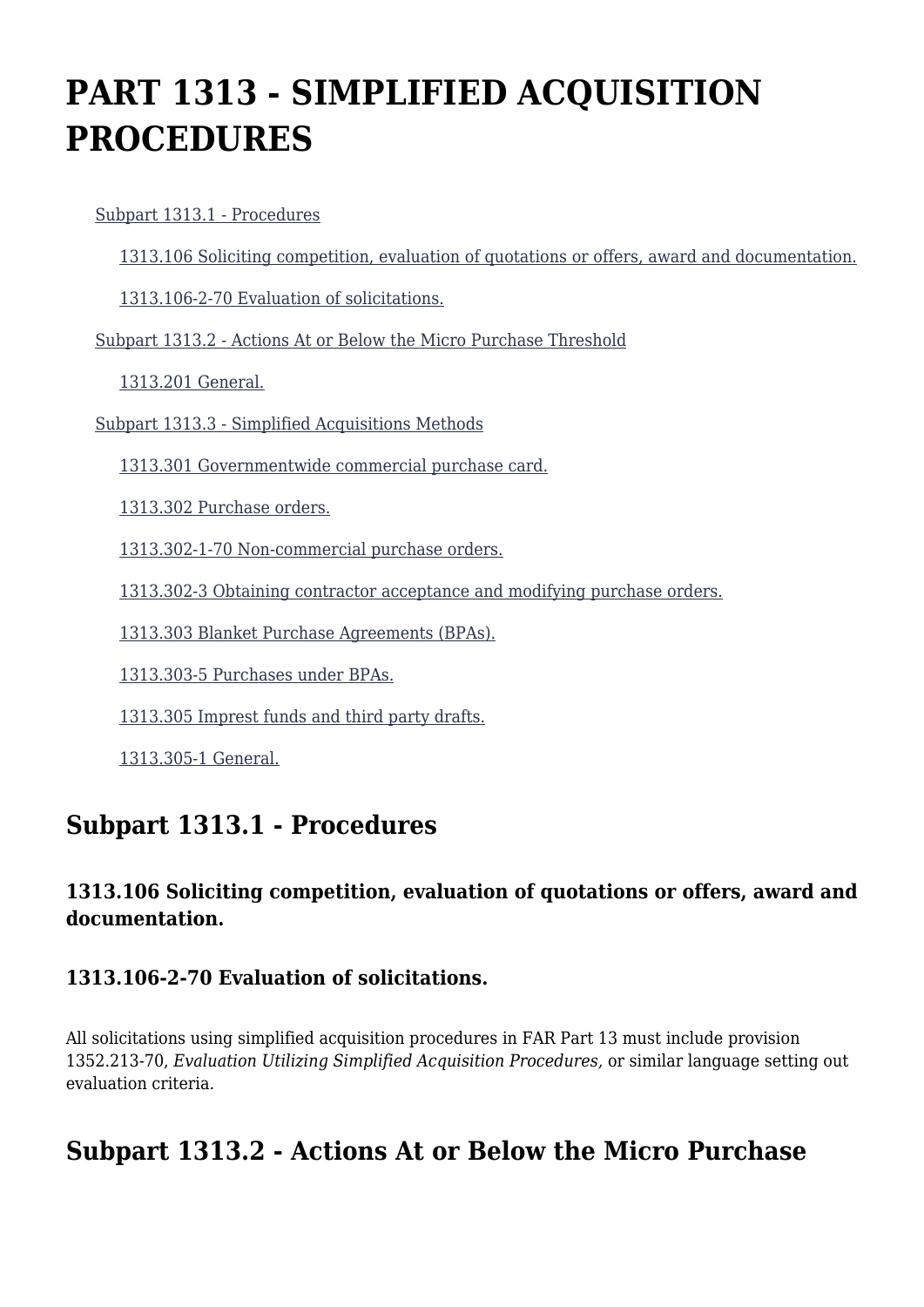## **Threshold**

#### **1313.201 General.**

DOC employees, other than warranted contracting officers, must be delegated micro-purchase authority by the designee set forth in CAM 1301.70 according to FAR 1.603-3(b), and must be trained pursuant to CAM 1313.301.

### **Subpart 1313.3 - Simplified Acquisitions Methods**

#### **1313.301 Governmentwide commercial purchase card.**

The Department's procedures for the use and control of the Governmentwide commercial purchase card are set forth in CAM 1313.301.

#### **1313.302 Purchase orders.**

#### **1313.302-1-70 Non-commercial purchase orders.**

Insert provision 1352.213-71, *Instructions for Submitting Quotations under the Simplified Acquisition Threshold - Non-Commercial,* or similar language in all solicitations for non-commercial purchase orders under the simplified acquisition threshold. The contracting officer shall indicate whether electronic submissions of quotations will be accepted. Paragraph (b)(4) of provision 1352.213-71 may be tailored based on the evaluation factors.

#### **1313.302-3 Obtaining contractor acceptance and modifying purchase orders.**

A contractor's written acceptance of a purchase order modification is required, unless the contracting officer determines otherwise.

#### **1313.303 Blanket Purchase Agreements (BPAs).**

#### **1313.303-5 Purchases under BPAs.**

(a) Individual purchases shall not exceed the simplified acquisition threshold, subject to the following:

(1) The limitations for individual purchases against BPAs established against Federal Supply Schedule contracts shall be those set forth in the terms and conditions of the schedule contract.

(2) The limitations for individual purchases for commercial item acquisitions against BPAs established under FAR Subpart 13.5 "Test Program for Certain Commercial Items" is the simplified